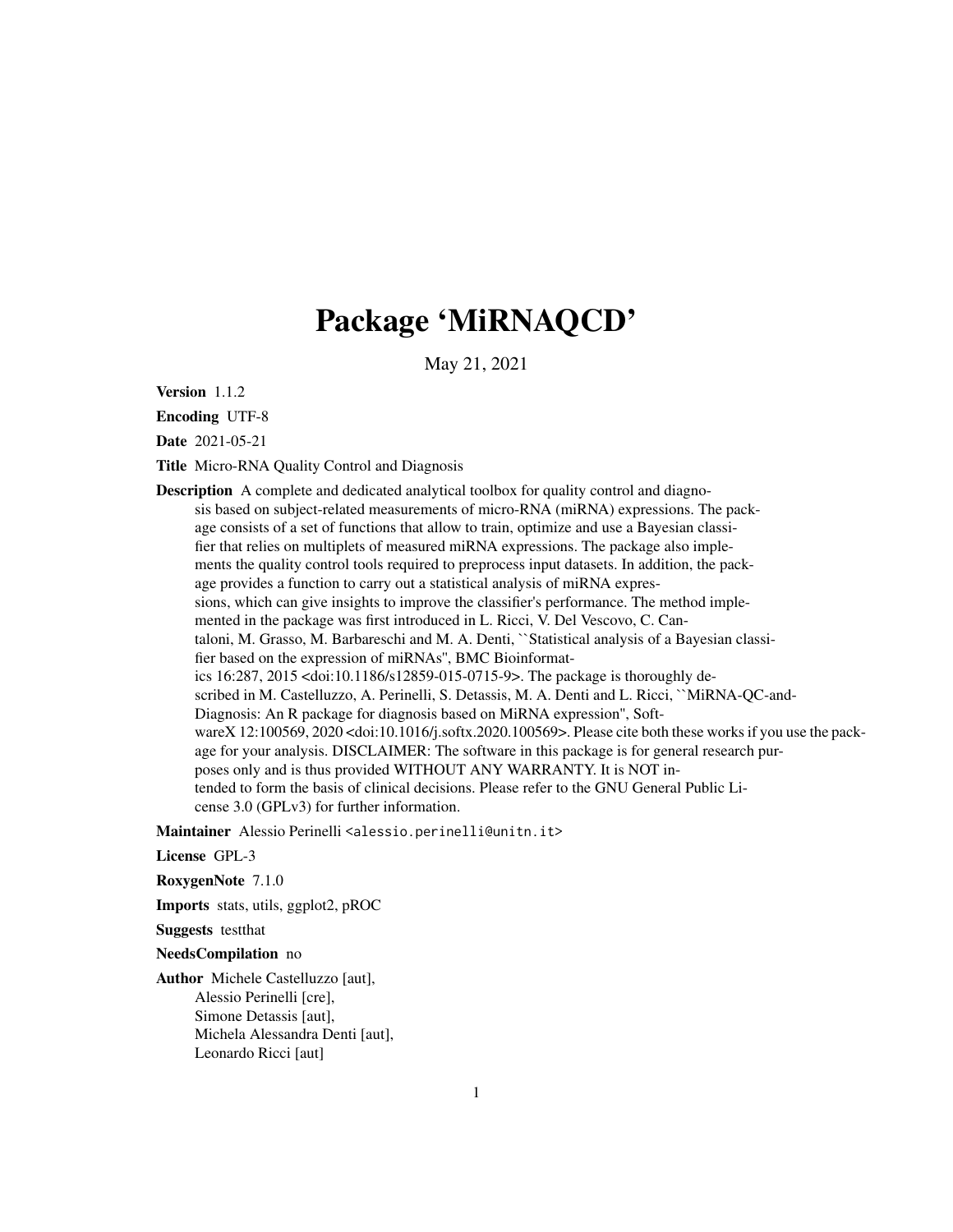<span id="page-1-0"></span>Repository CRAN Date/Publication 2021-05-21 09:20:07 UTC

## R topics documented:

| Index | 15 |
|-------|----|

miRNA\_assessQualityThreshold

*Assessment of quality threshold values.*

## Description

This function assesses a set of quality threshold values (standard deviations), one for each miRNA, out of a dataset.

## Usage

```
miRNA_assessQualityThreshold(
  inputDataset,
  significanceLevel = 0.05,
  saveOutputFile = FALSE,
  outputFileName = "",
  sep = "\t"
\mathcal{L}
```

| inputDataset      | Dataset (data frame) to be used for the assessment. The data frame must comply                                                       |
|-------------------|--------------------------------------------------------------------------------------------------------------------------------------|
|                   | with the output format of the preprocessing function (miRNA_expressionPreprocessing),                                                |
|                   | thus containing the columns 'Subject', 'miRNA', 'Mean', 'StdDev', 'Sample-                                                           |
|                   | Size' and possibly 'Class'. Any other column is ignored, and any missing col-                                                        |
|                   | umn forbids execution.                                                                                                               |
| significanceLevel |                                                                                                                                      |
|                   | Significance level to be used for the assessment (must be greater than zero and<br>less than one). Default is 0.05 (i.e. 5 percent). |
|                   |                                                                                                                                      |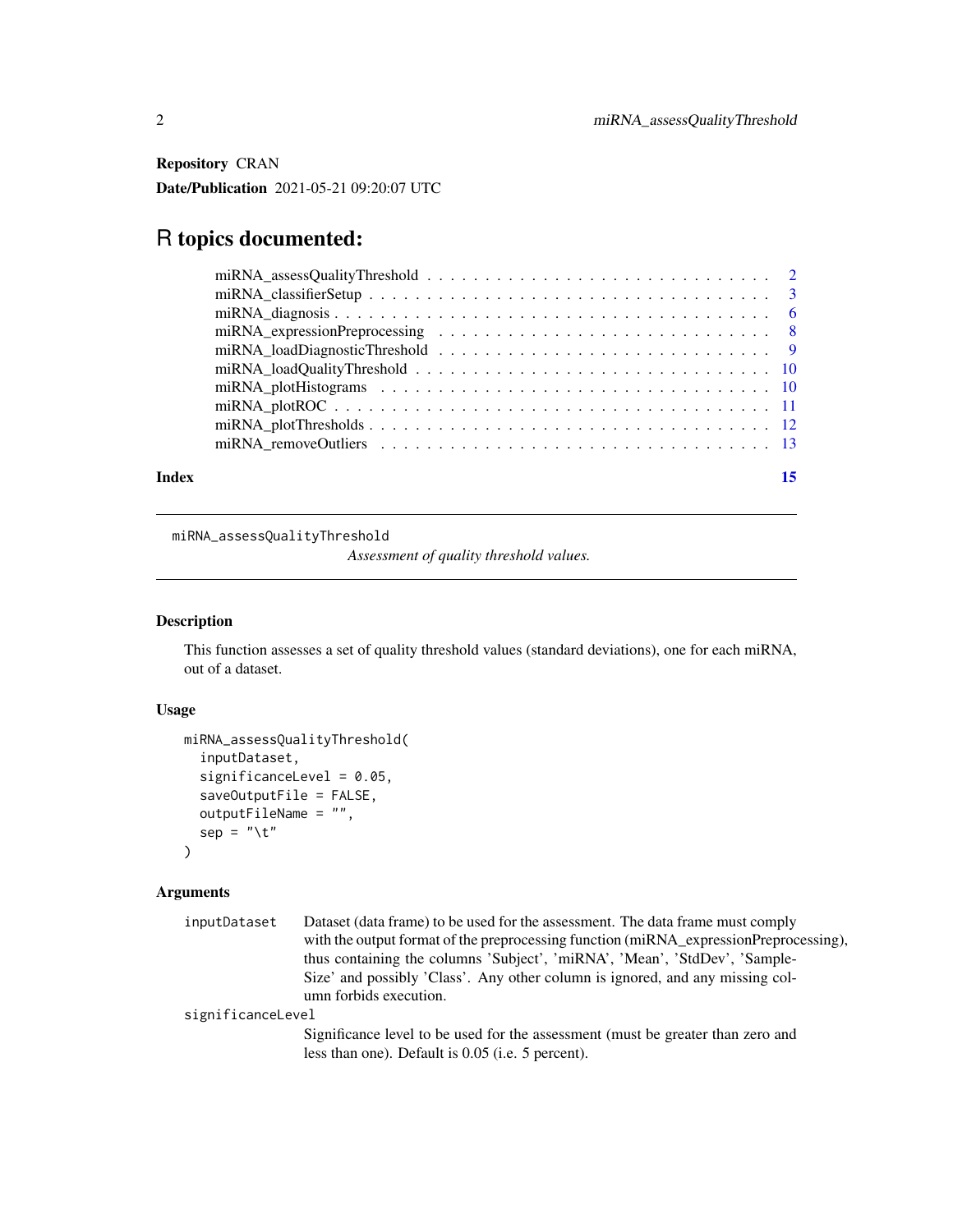<span id="page-2-0"></span>

|     | save Output File Boolean option setting whether results are written to file (TRUE) or not (FALSE).<br>Default is FALSE.                                 |
|-----|---------------------------------------------------------------------------------------------------------------------------------------------------------|
|     | output FileName Name of the output file where the quality threshold values are to be stored. If<br>not assigned, a filename is automatically generated. |
| sep | Field separator character for the output files; the default is tabulation.                                                                              |

## Value

A data frame of quality threshold values, containing the columns 'miRNA' and 'QualityThreshold'.

Please refer to the user manual installed in "/path-to-library/MiRNAQCD/doc/manual.pdf" for detailed function documentation. The path "/path-to-library" can be shown from R by calling ".lib-Paths()"

#### Examples

```
requiredFile = paste(system.file(package="MiRNAQCD"),
"/extdata/test_dataset_alpha_prep.dat", sep='')
myDataFrame <- read.table(file=requiredFile, header=TRUE)
qt <- miRNA_assessQualityThreshold(myDataFrame, significanceLevel=0.05)
```
miRNA\_classifierSetup *Analysis of features and training of classifiers.*

#### Description

This function carries out different tasks depending on the input parameters: –> Analysis mode: analyzes the properties of each miRNA (possibly subtracting a normalizer) in terms of Target/Versus separation, normality, etc. A matrix of correlation coefficients between each pair of miRNAs is also assessed. –> Training mode: trains a Bayesian classifier by assessing the corresponding diagnostic threshold values and the related uncertainties.

#### Usage

```
miRNA_classifierSetup(
  inputDataset,
  inputTargetList,
  inputVersusList = character(),
  inputMiRNAList = character(),
  coeffList = double(),saveOutputFile = FALSE,
  outputFileBasename = "",
  sep = "\t",
  plotFormat = "pdf",
  scorePlotAscending = TRUE,
  scorePlotParameters = character(),
  histogramParameters = character(),
  colorComplementFlag = FALSE
)
```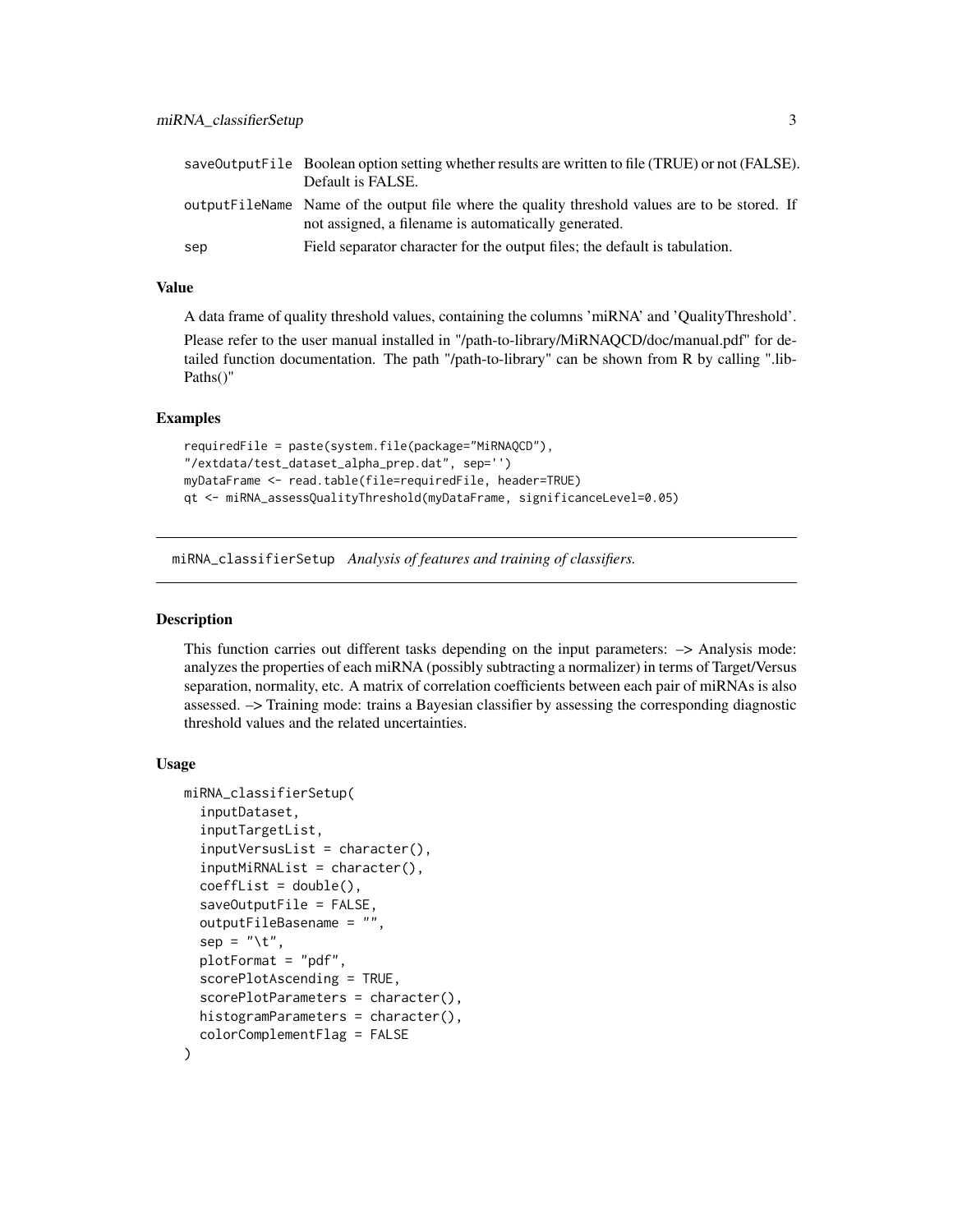| inputDataset        | Dataset (data frame) to be used for the analysis/training. The data frame must<br>comply with the output format of the quality control functions (miRNA_expressionPreprocessing<br>and miRNA_removeOutliers), thus containing the columns 'Subject', 'miRNA',<br>'Mean', 'StdDev', 'SampleSize', 'Class'. Any other column is ignored, and<br>any missing column forbids execution. Please note that in this case the 'Class'<br>column is mandatory. |  |
|---------------------|-------------------------------------------------------------------------------------------------------------------------------------------------------------------------------------------------------------------------------------------------------------------------------------------------------------------------------------------------------------------------------------------------------------------------------------------------------|--|
| inputTargetList     |                                                                                                                                                                                                                                                                                                                                                                                                                                                       |  |
|                     | List of classes to use as target for the classification. The chosen target must<br>correspond to at least one of the classes present in the 'Class' column of the<br>inputDataset.                                                                                                                                                                                                                                                                    |  |
| inputVersusList     |                                                                                                                                                                                                                                                                                                                                                                                                                                                       |  |
|                     | List of classes to use as versus for the classification. If the argument is left<br>empty, all classes present in the 'Class' column of the inputDataset, minus the<br>Target classes, are used as Versus.                                                                                                                                                                                                                                            |  |
|                     | inputMiRNAList List of miRNAs to be used by the classifier ('Training mode'). The chosen miR-<br>NAs must be present in the 'miRNA' column of the inputDataset. In 'Analysis<br>mode', this argument has to be omitted (if no normalizer has to be used) or has<br>to contain a single entry (corresponding to the miRNA to be used as normalizer).                                                                                                   |  |
| coeffList           | List of coefficients for the classifier. In 'Training mode', the number of coeffi-<br>cients must be the same as the number of used miRNAs and listed in the same<br>order. In 'Analysis mode', this argument has to be omitted.                                                                                                                                                                                                                      |  |
|                     | save0utputFile Boolean option setting whether results are written to file (TRUE) or not (FALSE).<br>Default is FALSE.                                                                                                                                                                                                                                                                                                                                 |  |
| outputFileBasename  |                                                                                                                                                                                                                                                                                                                                                                                                                                                       |  |
|                     | Name of the output file where the classifier setup results ('Training mode') or the<br>analysis results ('Analysis mode') are to be stored. If not assigned, a filename<br>is automatically generated. File names of other files created by the function are<br>generated by appending suitable labels to the provided "outputFileBasename".                                                                                                          |  |
| sep                 | Field separator character for the output files; the default is tabulation.                                                                                                                                                                                                                                                                                                                                                                            |  |
| plotFormat          | String specifying the format of generated graphic files (plots): can either be<br>"pdf" (default) or "png".                                                                                                                                                                                                                                                                                                                                           |  |
| scorePlotAscending  |                                                                                                                                                                                                                                                                                                                                                                                                                                                       |  |
|                     | Boolean option to set the direction in which samples are ordered: TRUE corre-<br>sponds to samples ordered by ascending score, FALSE corresponds to samples<br>ordered by descending score. Default is TRUE. This argument is meaningful<br>only if saveOutputFile is set to TRUE and the function is running in 'Training<br>mode'.                                                                                                                  |  |
| scorePlotParameters |                                                                                                                                                                                                                                                                                                                                                                                                                                                       |  |
|                     | String specifying the y-axis parameters of the score plot. If empty, the axis is<br>configured by assessing suitable parameters from the data. This argument is<br>meaningful only if saveOutputFile is set to TRUE and the function is running in<br>'Training mode'. The string has to comply with the format "yl_yu_yt", where:<br>yl is the lower y limit; yu is the upper y limit; yt is the interval between tics<br>along the axis.            |  |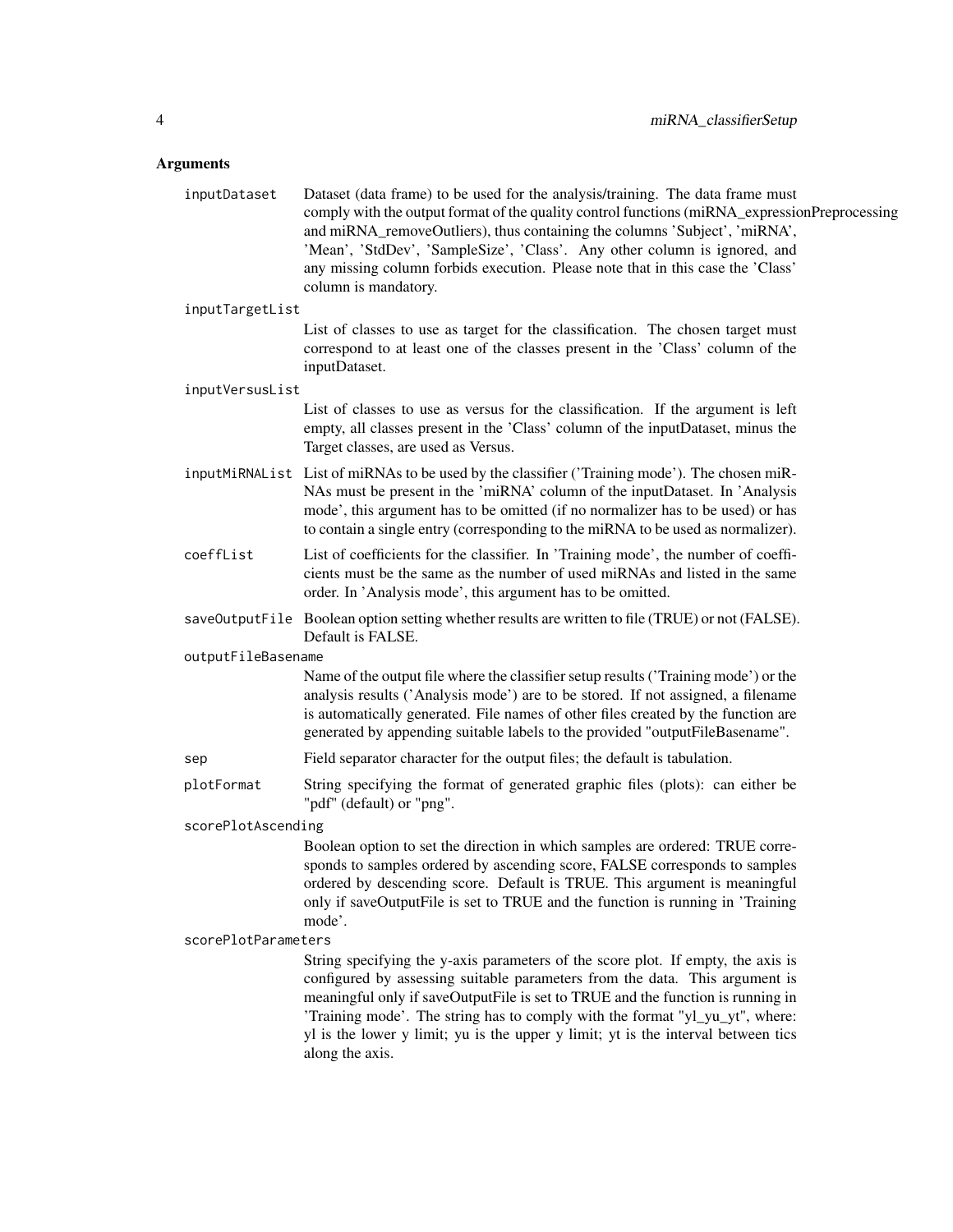histogramParameters

String specifying the parameters used to build histograms. If empty, histograms are built by assessing suitable parameters from the data. This parameter is meaningful only if saveOutputFile is set to TRUE. The string has to comply with the following format: "xl\_xu\_bw", where xl is the lower boundary of the leftmost bin; xu is the upper boundary of the rightmost bin; bw is the bin width.

colorComplementFlag

Boolean option to switch between the default palette (FALSE) and its inverted version (TRUE). Default is FALSE, corresponding to target samples reported in blue and versus samples in red. This argument is meaningful only if saveOutputFile is set to TRUE.

Beware! Cross-correlation coefficients, as well as Shapiro-Wilk tests for normality, require at least three data samples. In case of less than three samples, those tests are skipped and "NA" (not available) is reported in the corresponding output.

## Details

In order to select between Analysis and Training mode, the input parameters "inputMiRNAList" and "coeffList" have to comply with the following requirements. –> Analysis mode: "coeffList" has to be empty (i.e. omitted in the function call arguments). "inputMiRNAList" can either be empty (i.e. omitted in the function call arguments) or of length 1: in the latter case, the single entry of "inputMiRNAList" is assumed to be the normalizer. –> Training mode: "inputMiRNAList" and "coeffList" have to be non-empty and of the same size.

## Value

In 'Analysis mode', a data frame containing the columns 'miRNA', 'Diagnosis', 'NumberOfSubjects', 'Mean', 'StdDev', 'NormalityTest', 't-test'. In 'Training mode', a data frame containing the columns 'Threshold', 'DeltaThreshold', 'DPrime', 'Pc', 'ChiUp', 'DChiUp', 'ChiDown', 'DChiDown'.

#### Examples

```
requiredFile = paste(system.file(package="MiRNAQCD"),
"/extdata/test_dataset_alpha_clean.dat", sep='')
myDataFrame <- read.table(file=requiredFile, header=TRUE)
Target \leq c("A")
Versus <- c("B", "C")
## Analysis mode
miRNAstats <- miRNA_classifierSetup(myDataFrame, Target, Versus)
## Analysis mode, with normalizer
miRNAstats <- miRNA_classifierSetup(myDataFrame, Target, Versus, c("FZ"))
## Training mode
mirnaToUse <- c("FX", "FZ")
coefficientsToUse <- c(1.0, -1.0)
threshold <- miRNA_classifierSetup(myDataFrame, Target, Versus,
```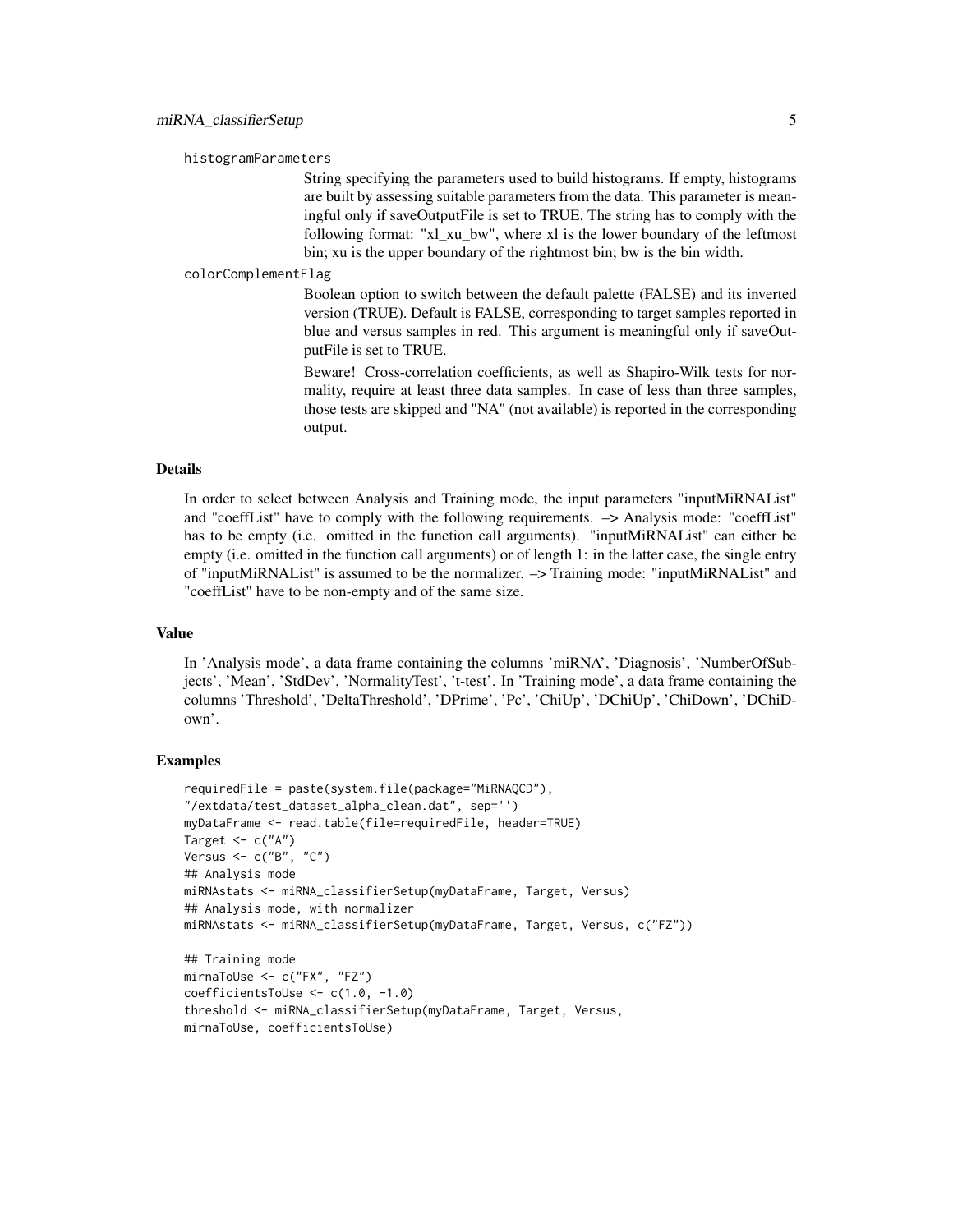## Description

This function classifies the entries of the input dataset as either target or versus by using the chosen classifier and given the corresponding disgnostic threshold value.

#### Usage

```
miRNA_diagnosis(
  inputDataset,
  inputMiRNAList,
  coeffList,
  inputThreshold,
  inputTargetList = character(),
  inputVersusList = character(),
  saveOutputFile = FALSE,
  outputFileBasename = "",
  sep = "\t",
  plotFormat = "pdf",
  scorePlotParameters = character(),
  scorePlotAscending = TRUE,
  colorComplementFlag = FALSE,
  histogramParameters = character()
\mathcal{E}
```

| inputDataset    | Dataset (data frame) to be classified. The data frame must comply with the<br>output format of the quality control functions (miRNA_expressionPreprocessing<br>and miRNA_removeOutliers), thus containing the columns 'Subject', 'miRNA',<br>'Mean', 'StdDev', 'SampleSize'. Any other column is ignored, and any missing<br>column forbids execution. If the 'Performance analysis mode' is selected (see<br>inputTargetList), the dataset has to contain the 'Class' column as well. |
|-----------------|----------------------------------------------------------------------------------------------------------------------------------------------------------------------------------------------------------------------------------------------------------------------------------------------------------------------------------------------------------------------------------------------------------------------------------------------------------------------------------------|
|                 | inputMiRNAList List of miRNAs to be used by the classifier. The chosen miRNAs must be<br>present in the 'miRNA' column of the inputDataset.                                                                                                                                                                                                                                                                                                                                            |
| coeffList       | List of coefficients for the classifier. The number of coefficients must be the<br>same as the number of used miRNAs and listed in the same order.                                                                                                                                                                                                                                                                                                                                     |
|                 | input Threshold Diagnostic threshold data frame for the classifier. The data frame must comply<br>with the output format of the classifier setup function (miRNA_classifierSetup),<br>thus containing the columns 'Threshold', 'DeltaThreshold', 'ChiUp', 'DChiUp',<br>'ChiDown', 'DChiDown'. Any other column is ignored.                                                                                                                                                             |
| inputTargetList |                                                                                                                                                                                                                                                                                                                                                                                                                                                                                        |
|                 | List of classes to use as target. Providing this argument corresponds to selecting<br>the 'Performance analysis mode'. Consequently, inputDataset is expected to                                                                                                                                                                                                                                                                                                                       |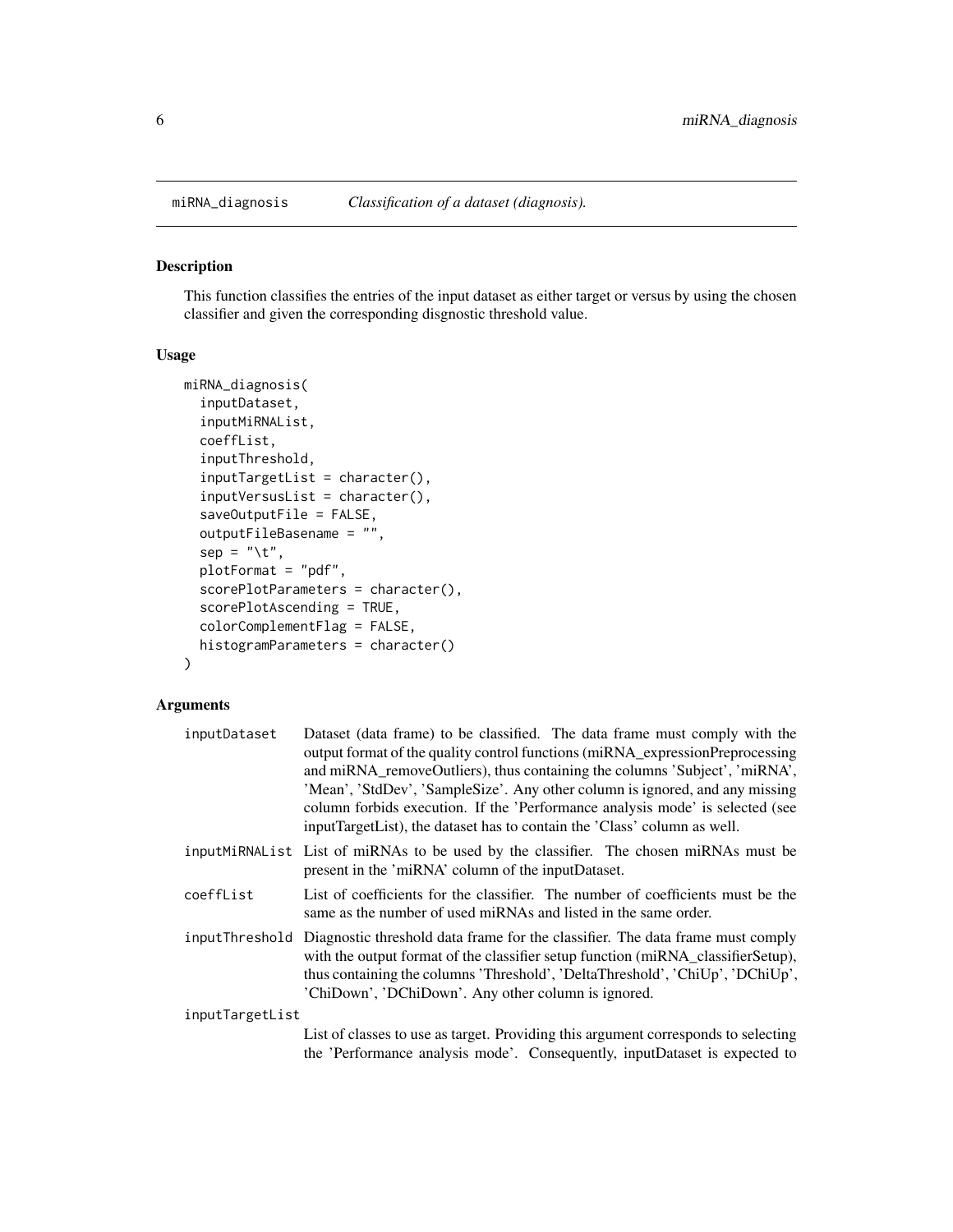contain the 'Class' column as well. The chosen target must correspond to at least one of the classes present in the 'Class' column of the inputDataset.

#### inputVersusList

List of classes to use as versus in 'Performance analysis mode'. If the argument is left empty, all classes present in the 'Class' column of the inputDataset, minus the Target classes, are used as Versus.

saveOutputFile Boolean option setting whether results are written to file (TRUE) or not (FALSE). Default is FALSE.

#### outputFileBasename

Name of the output file where the diagnosis results are to be stored. If not assigned, a filename is automatically generated.

- sep Field separator character for the output file; the default is tabulation.
- plotFormat String specifying the format of generated graphic files (plots): can either be "pdf" (default) or "png".

#### scorePlotParameters

String specifying the y-axis parameters of the score plot. If empty, the axis is configured by assessing suitable parameters from the data. This argument is meaningful only if saveOutputFile is set to TRUE. The string has to comply with the format "yl\_yu\_yt", where: yl is the lower y limit; yu is the upper y limit; yt is the interval between tics along the axis.

#### scorePlotAscending

Boolean option to set the direction in which samples are ordered: TRUE corresponds to samples ordered by ascending score, FALSE corresponds to samples ordered by descending score. Default is TRUE. This argument is meaningful only if saveOutputFile is set to TRUE.

#### colorComplementFlag

Boolean option to switch between the default palette (FALSE) and its inverted version (TRUE). Default is FALSE, corresponding to target samples reported in blue and versus samples in red. This argument is meaningful only if saveOutputFile is set to TRUE.

#### histogramParameters

(Used in 'Performance analysis mode' only). String specifying the parameters used to build the histogram. If empty, the histogram is built by assessing suitable parameters from the data. This parameter is meaningful only if saveOutputFile is set to TRUE. The string has to comply with the format "xl\_xu\_bw", where: xl is the lower boundary of the leftmost bin; xu is the upper boundary of the rightmost bin; bw is the bin width.

#### Details

This function can also run in 'Performance analysis mode' to evaluate the performance of a classifier by running it on an already-classified dataset. In order to carry out performance analysis, inputDataset has to contain a 'Class' column. Moreover, a list of Target classes has to be provided to the function via the inputTargetList argument.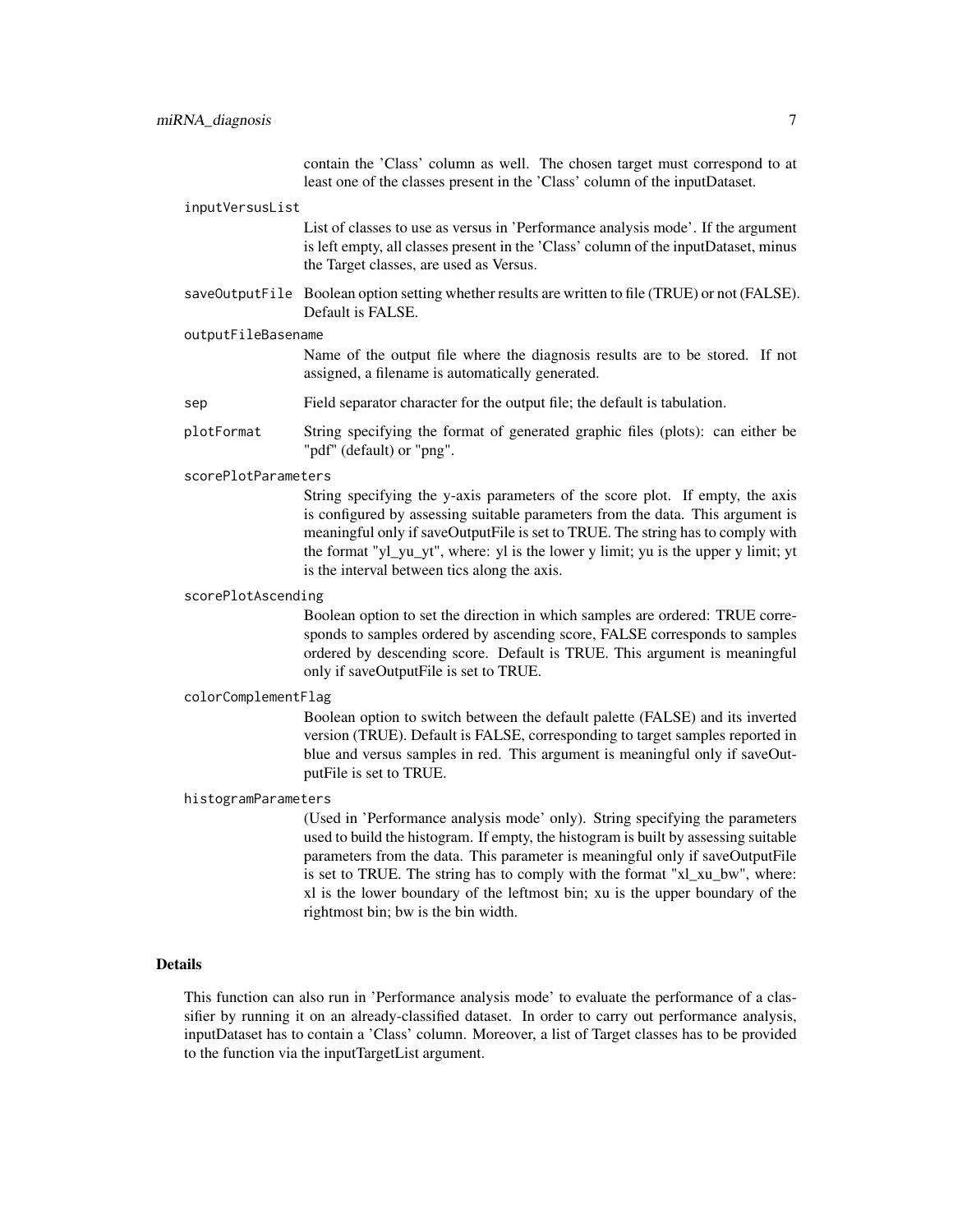## <span id="page-7-0"></span>Value

A data frame containing the columns 'Subject', 'Diagnosis' and 'Score'.

Please refer to the user manual installed in "/path-to-library/MiRNAQCD/doc/manual.pdf" for detailed function documentation. The path "/path-to-library" can be shown from R by calling ".lib-Paths()"

### Examples

```
requiredDataFile = paste(system.file(package="MiRNAQCD"),
"/extdata/test_dataset_beta_clean.dat", sep='')
myDataFrame <- read.table(file=requiredDataFile, header=TRUE)
requiredThresholdFile = paste(system.file(package="MiRNAQCD"),
"/extdata/test_dataset_alpha_threshold.txt", sep='')
thresholdDataFrame <- read.table(file=requiredThresholdFile, header=TRUE)
mirnaToUse <- c("FX", "FZ")
coefficientsToUse <- c(1.0, -1.0)
## Classification
classifiedDataset <- miRNA_diagnosis(myDataFrame, mirnaToUse, coefficientsToUse,
thresholdDataFrame)
```
miRNA\_expressionPreprocessing

*Pre-processing of datasets.*

## Description

This function carries out the pre-processing required by the other functions of the miRNA-QC-and-Diagnosis package.

#### Usage

```
miRNA_expressionPreprocessing(inputDataset, multipletSize)
```
- inputDataset Dataset (data frame) to be pre-processed. The data frame must contain the columns 'Subject', 'miRNA', 'Value' and possibly 'Class'. Any other column is ignored, and any missing column forbids execution. Please note that using the character '-' within the dataset causes undefined behaviour (even if data were correctly loaded by 'read.table').
- multipletSize Size of the multiplets to be considered. Any multiplet of different size is ignored.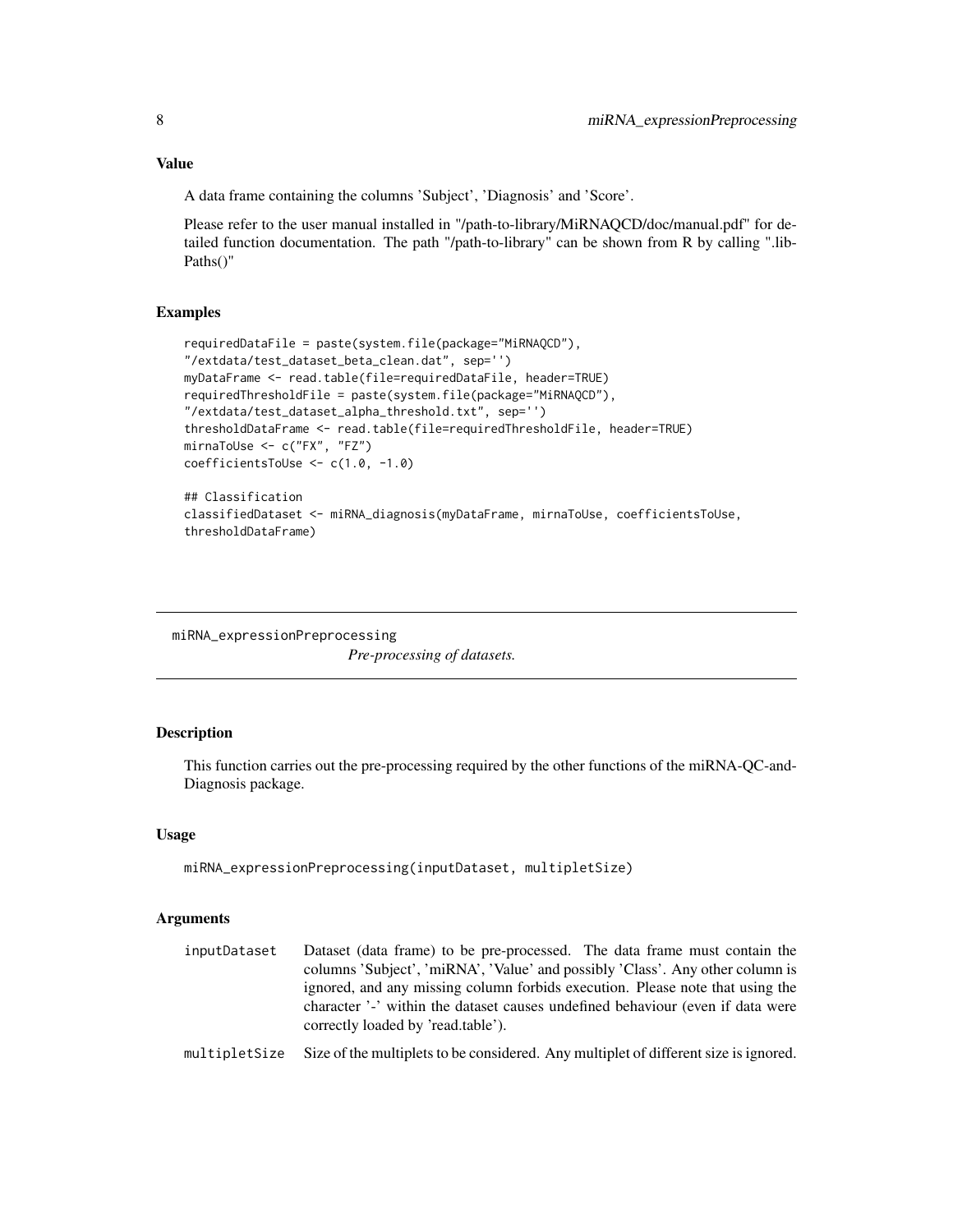## <span id="page-8-0"></span>Value

A pre-processed data frame, containing the columns 'Subject', 'miRNA', 'Mean', 'StdDev', 'SampleSize', and possibly 'Class'.

Please refer to the user manual installed in "/path-to-library/MiRNAQCD/doc/manual.pdf" for detailed function documentation. The path "/path-to-library" can be shown from R by calling ".lib-Paths()"

## Examples

```
requiredFile = paste(system.file(package="MiRNAQCD"), "/extdata/test_dataset_alpha.dat", sep='')
myDataFrame <- read.table(file=requiredFile, header=TRUE)
myPreprocessedDataFrame <- miRNA_expressionPreprocessing(myDataFrame, 3)
```
miRNA\_loadDiagnosticThreshold

*Load diagnostic threshold values.*

## Description

This function loads from file a data frame containing the diagnostic threshold values of a trained classifier.

#### Usage

```
miRNA_loadDiagnosticThreshold(inputFileName, sep = "")
```
## Arguments

| inputFileName | Name of the file to be loaded. The file has to contain at least the columns      |
|---------------|----------------------------------------------------------------------------------|
|               | 'Threshold', 'DeltaThreshold', 'ChiUp', 'DChiUp', 'ChiDown', 'DChiDown'          |
|               | (not necessarily in this order).                                                 |
| sep           | Field separator character; the default is any white space (one or more spaces or |
|               | tabulations).                                                                    |

#### Value

A data frame containing all the columns present in the file.

Please refer to the user manual installed in "/path-to-library/MiRNAQCD/doc/manual.pdf" for detailed function documentation. The path "/path-to-library" can be shown from R by calling ".lib-Paths()"

### Examples

```
requiredFile = paste(system.file(package="MiRNAQCD"),
"/extdata/test_dataset_alpha_threshold.txt", sep='')
threshold <- miRNA_loadDiagnosticThreshold(requiredFile)
```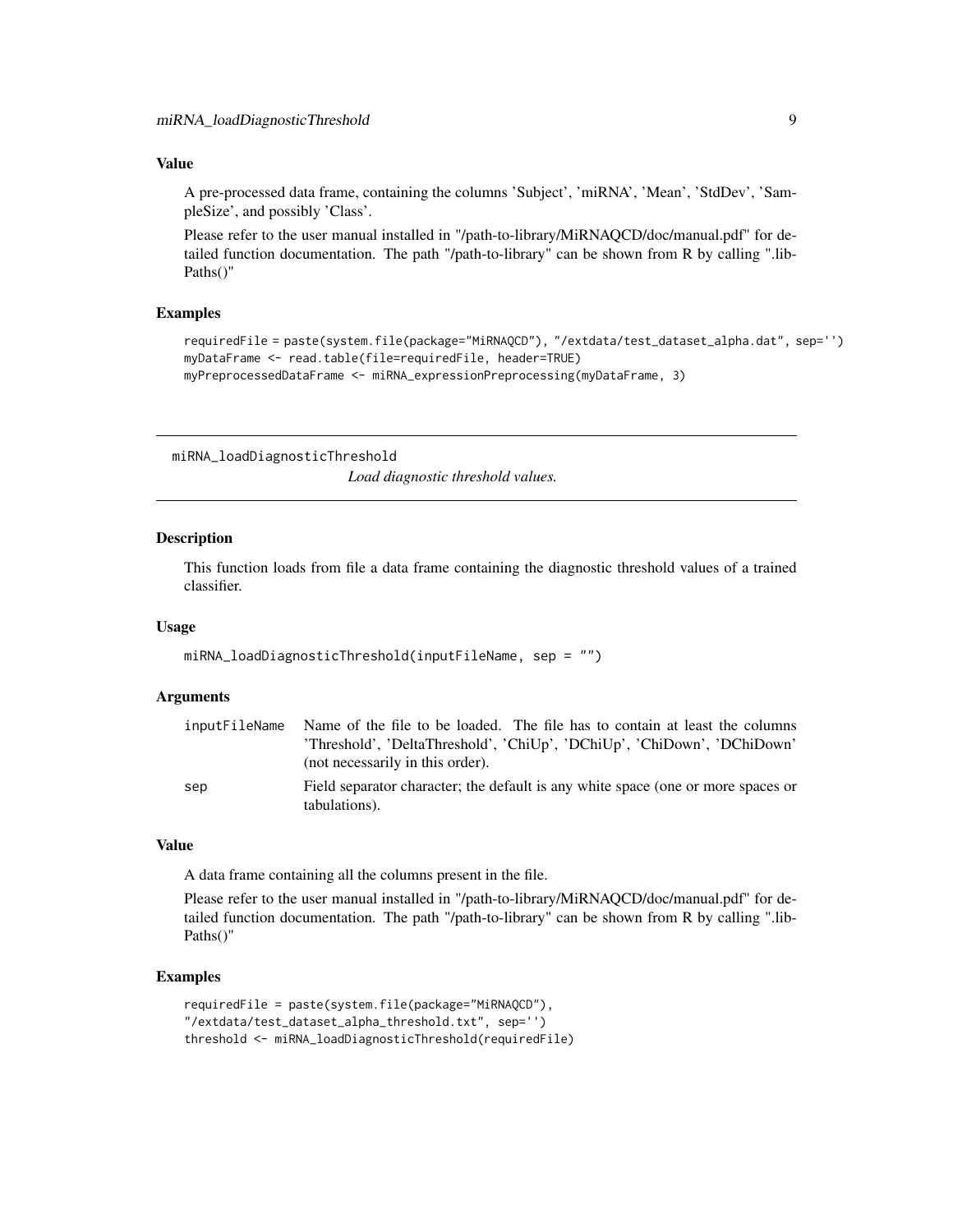```
miRNA_loadQualityThreshold
```
*Load quality threshold values.*

## Description

This function loads from file a data frame containing the quality threshold values for a set of miR-NAs.

## Usage

```
miRNA_loadQualityThreshold(inputFileName, sep = "")
```
## Arguments

| inputFileName | Name of the file to be loaded. The file has to contain at least the columns<br>'miRNA', 'QualityThreshold' (not necessarily in this order). |
|---------------|---------------------------------------------------------------------------------------------------------------------------------------------|
| sep           | Field separator character; the default is any white space (one or more spaces or<br>tabulations).                                           |

## Value

A data frame containing the columns 'miRNA' and 'QualityThreshold'.

Please refer to the user manual installed in "/path-to-library/MiRNAQCD/doc/manual.pdf" for detailed function documentation. The path "/path-to-library" can be shown from R by calling ".lib-Paths()"

#### Examples

```
requiredFile = paste(system.file(package="MiRNAQCD"), "/extdata/test_dataset_alpha_qt.dat", sep='')
qtDataFrame <- miRNA_loadQualityThreshold(requiredFile)
```
miRNA\_plotHistograms *Plot of classifier distribution histograms (Target and Versus).*

## Description

Generates a plot of the histograms of the score values for the target and versus sets.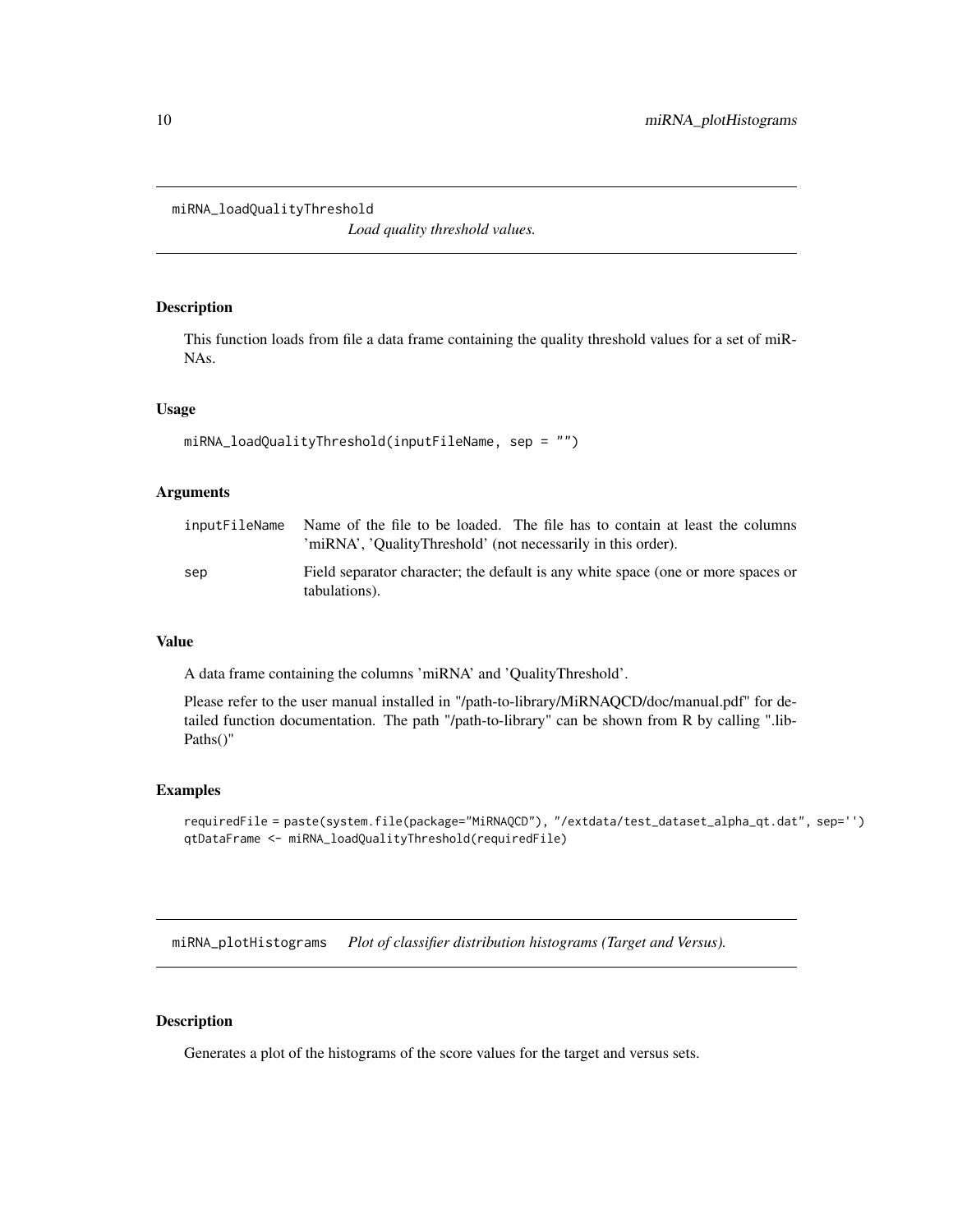## <span id="page-10-0"></span>miRNA\_plotROC 11

## Usage

```
miRNA_plotHistograms(
  inputDataset,
  thresholdFrame = character(),
  outputFileLabel,
 plotFormat = "pdf",
 histogramParameters = character(),
  colorComplementFlag = FALSE
)
```
## Arguments

| inputDataset        | Dataset (data frame) to be used for the plot.                                                                                                                                                                                                                                                                                           |
|---------------------|-----------------------------------------------------------------------------------------------------------------------------------------------------------------------------------------------------------------------------------------------------------------------------------------------------------------------------------------|
|                     | threshold Frame Diagnostic threshold values (data frame) to be used for the plot. If omitted, no<br>threshold is drawn on the histogram.                                                                                                                                                                                                |
| outputFileLabel     |                                                                                                                                                                                                                                                                                                                                         |
|                     | Label to be used to build the name of the output file.                                                                                                                                                                                                                                                                                  |
| plotFormat          | String to set the format of the output file. Can either be 'pdf' (default) or 'png'.                                                                                                                                                                                                                                                    |
| histogramParameters |                                                                                                                                                                                                                                                                                                                                         |
|                     | String specifying the parameters used to build the histogram. If empty, the his-<br>togram is built by assessing suitable parameters from the data. The string has<br>to comply with the format "x1_xu_bw", where: x1 is the lower boundary of the<br>leftmost bin; xu is the upper boundary of the rightmost bin; bw is the bin width. |
| colorComplementFlag |                                                                                                                                                                                                                                                                                                                                         |
|                     | Boolean option to switch between the default palette (FALSE) and its inverted<br>version (TRUE). Default is FALSE, corresponding to target samples reported in<br>blue and versus samples in red.                                                                                                                                       |

## Value

A ggplot object containing the plot.

This function is not exported to the package NAMESPACE, but it is called by other functions of the same package.

miRNA\_plotROC *Plot of classifier ROC curve.*

## Description

Generates a plot of the ROC curve out of the input dataset.

## Usage

```
miRNA_plotROC(inputDataset, outputFileLabel, plotFormat = "pdf")
```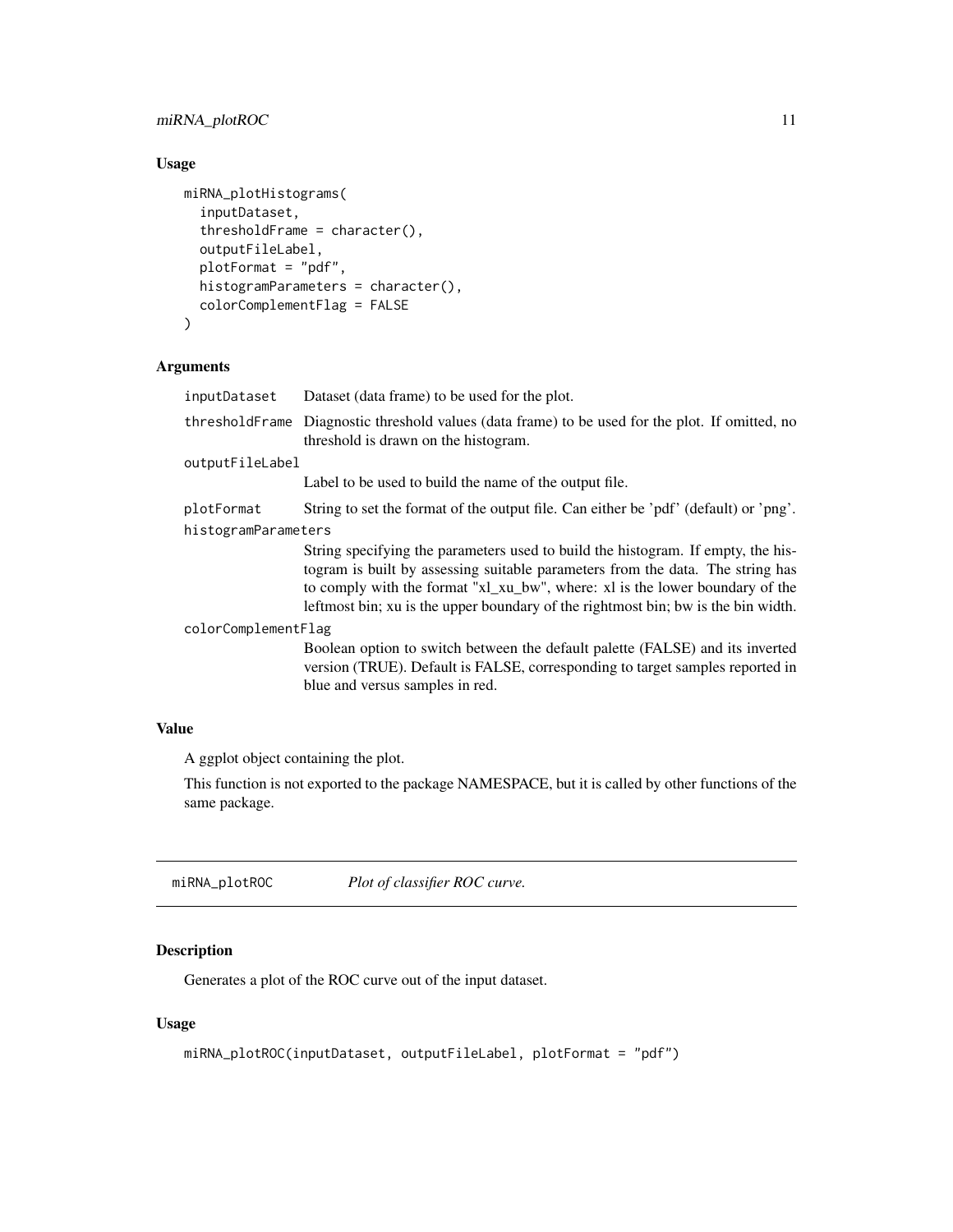## **Arguments**

| inputDataset    | Dataset (data frame) to be used for the plot.                                        |
|-----------------|--------------------------------------------------------------------------------------|
| outputFileLabel |                                                                                      |
|                 | Label to be used to build the name of the output file.                               |
| plotFormat      | String to set the format of the output file. Can either be 'pdf' (default) or 'png'. |

### Value

A ggplot object containing the plot.

This function is not exported to the package NAMESPACE, but it is called by other functions of the same package.

miRNA\_plotThresholds *Plot of scores and thresholds of a Bayes classifier.*

#### Description

Generates a plot of the classifier scores of a dataset, as well as the corresponding classifier thresholds.

#### Usage

```
miRNA_plotThresholds(
  inputDataset,
  thresholdsFrame,
  outputFileLabel,
  plotFormat = "pdf",
  scorePlotParameters = character(),
  colorComplementFlag = FALSE
)
```
#### Arguments

inputDataset Dataset (data frame) to be used for the plot.

thresholdsFrame

Diagnostic threshold values (data frame) to be used for the plot.

```
outputFileLabel
```
Label to be used to build the name of the output file.

plotFormat String to set the format of the output file. Can either be 'pdf' (default) or 'png'. scorePlotParameters

> String specifying the parameters of the score plot y-axis. If empty, the axis is configured by assessing suitable parameters from the data. The string has to comply with the format "yl\_yu\_yt", where: yl is the lower y limit; yu is the upper y limit; yt is the interval between tics along the axis.

<span id="page-11-0"></span>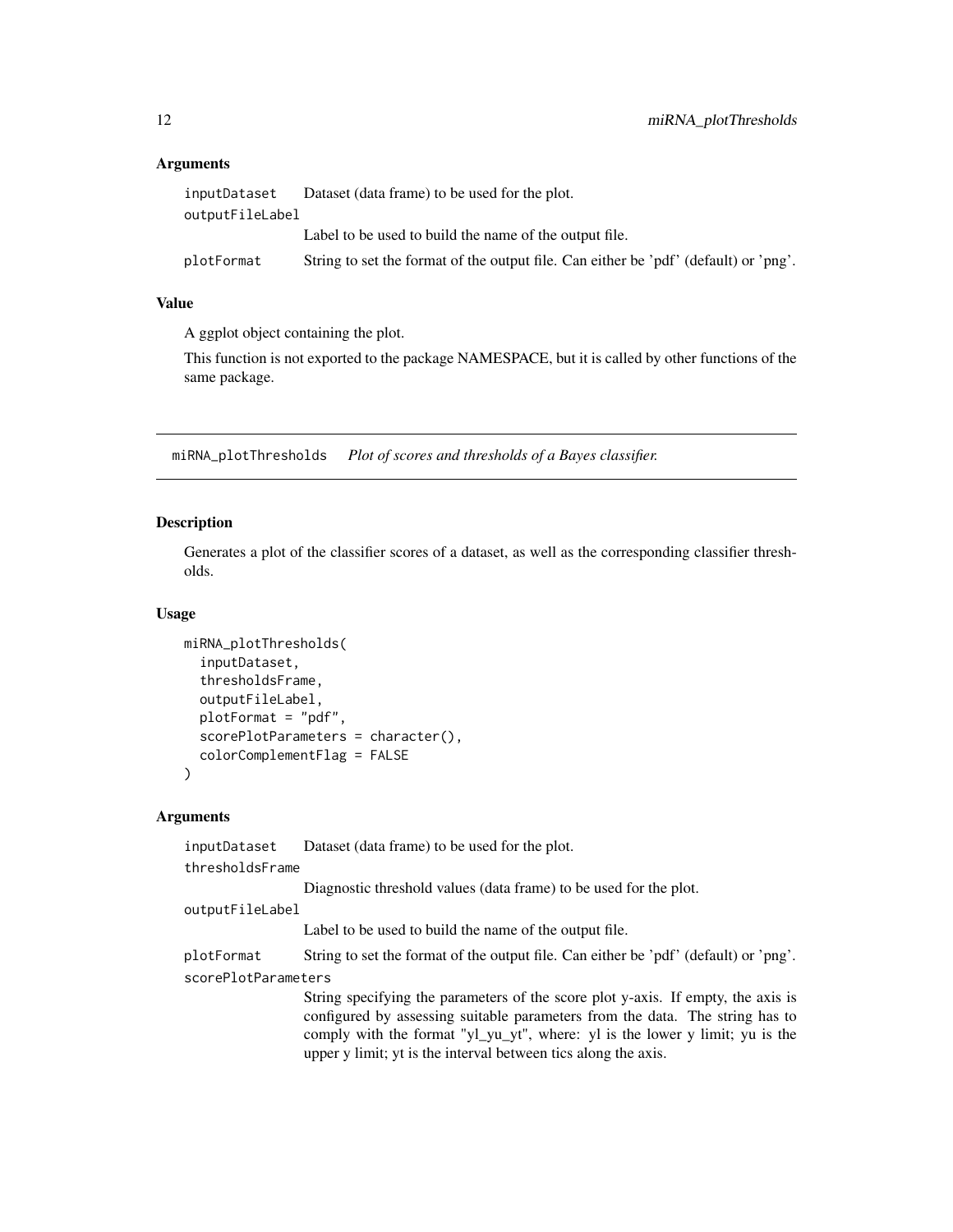<span id="page-12-0"></span>colorComplementFlag

Boolean option to switch between the default palette (FALSE) and its inverted version (TRUE). Default is FALSE, corresponding to target samples reported in blue and versus samples in red.

## Value

A ggplot object containing the plot.

This function is not exported to the package NAMESPACE, but it is called by other functions of the same package.

miRNA\_removeOutliers *Removal of dataset outliers.*

## Description

This function removes outliers from a given dataset according to a set of quality threshold values.

## Usage

miRNA\_removeOutliers(inputDataset, qualityThresholdFrame)

## Arguments

| inputDataset          | Dataset (data frame) to be cleaned of outliers. The data frame must comply with                                                                           |
|-----------------------|-----------------------------------------------------------------------------------------------------------------------------------------------------------|
|                       | the output format of the preprocessing function (miRNA_expressionPreprocessing),                                                                          |
|                       | thus containing the columns 'Subject', 'miRNA', 'Mean', 'StdDev', 'Sample-                                                                                |
|                       | Size' and possibly 'Class'. Any other column is ignored, and any missing col-                                                                             |
|                       | umn forbids execution.                                                                                                                                    |
| qualityThresholdFrame |                                                                                                                                                           |
|                       | Critical sigma values (data frame) to be used. The data frame must comply with                                                                            |
|                       | the output format of the ebbc function for critical sigma assessment (miRNA_assessQualityThreshold),                                                      |
|                       | thus containing the columns 'miRNA' and 'QualityThreshold'. Any other col-                                                                                |
|                       | umn is ignored, and any missing column forbids execution.                                                                                                 |
|                       | Beware! Entries of the dataset for which 'miRNA' is not present in the data<br>frame of critical sigma values are copied in output without any filtering. |
|                       |                                                                                                                                                           |

## Value

A data frame corresponding to a copy of the input dataset devoid of outliers. The output data frame thus contains the columns 'Subject', 'miRNA', 'Mean', 'StdDev', 'Variance', 'SampleSize' and possibly 'Class'.

Please refer to the user manual installed in "/path-to-library/MiRNAQCD/doc/manual.pdf" for detailed function documentation. The path "/path-to-library" can be shown from R by calling ".lib-Paths()"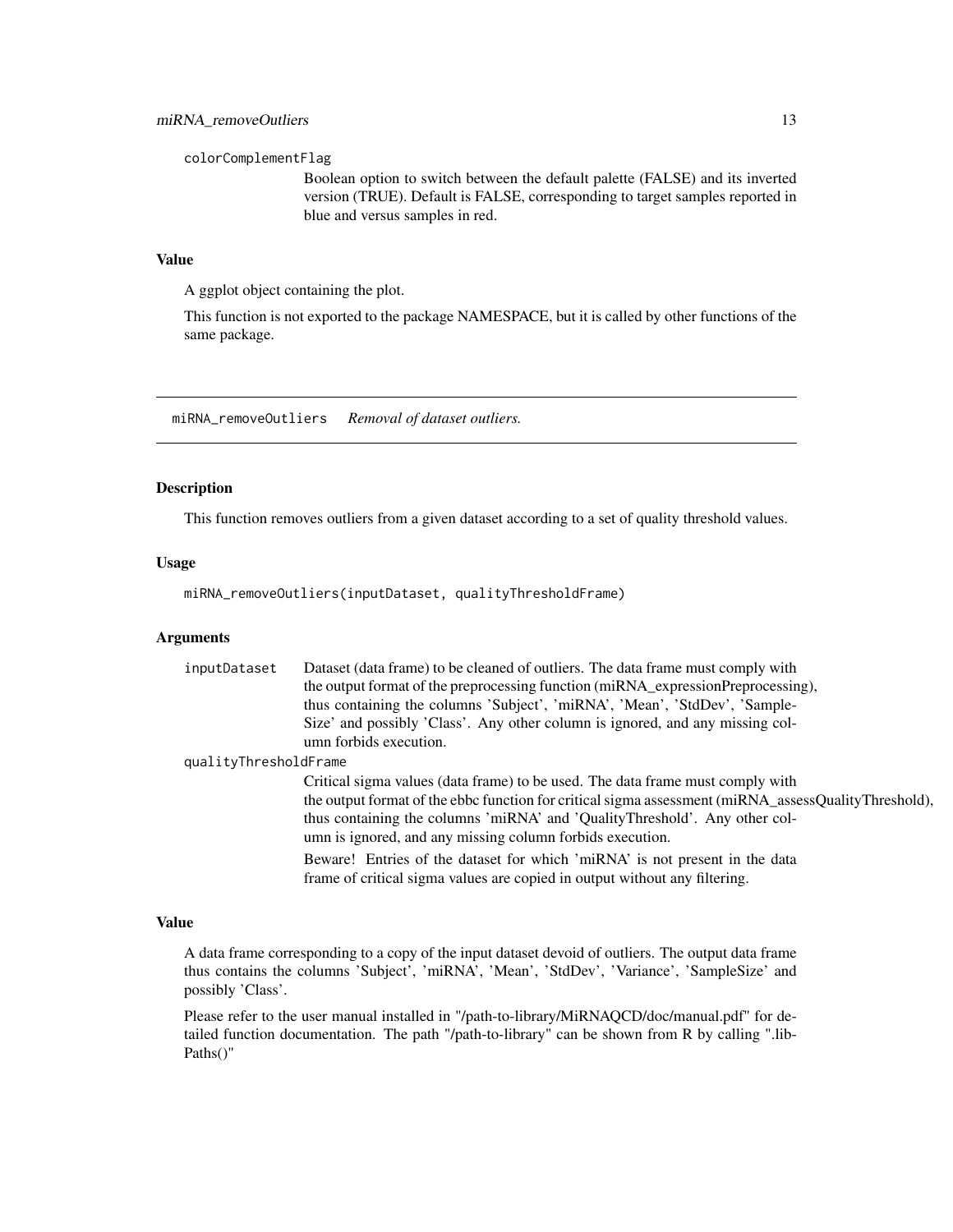## Examples

```
requiredDataFile = paste(system.file(package="MiRNAQCD"),
"/extdata/test_dataset_alpha_prep.dat", sep='')
myDataFrame <- read.table(file=requiredDataFile, header=TRUE)
requiredQtFile = paste(system.file(package="MiRNAQCD"),
"/extdata/test_dataset_alpha_qt.dat", sep='')
qtDataFrame <- read.table(file=requiredQtFile, header=TRUE)
myDataFrameCleaned <- miRNA_removeOutliers(myDataFrame, qtDataFrame)
```